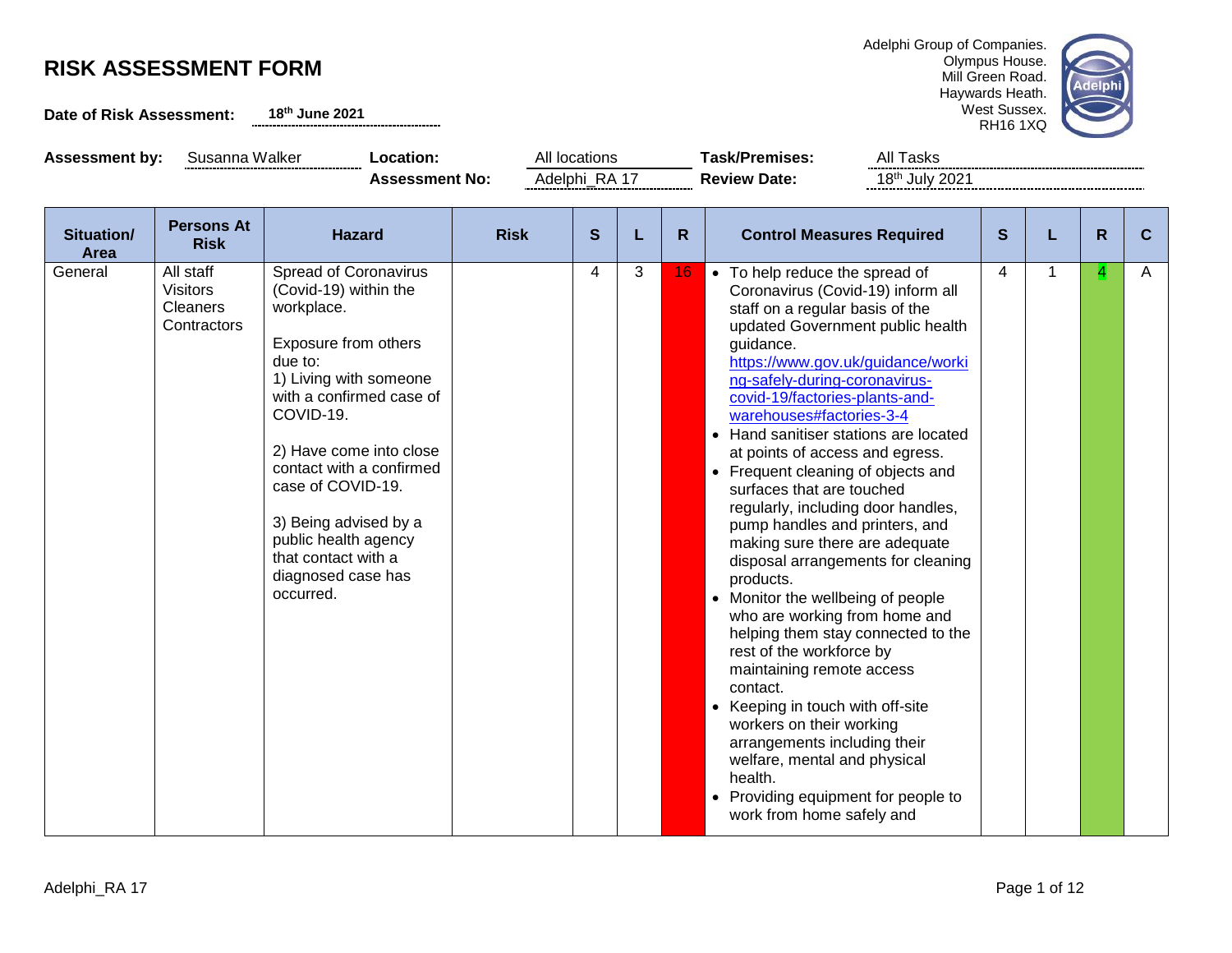**Date of Risk Assessment: 18th June 2021**

Adelphi Group of Companies. Olympus House.

Mill Green Road. elphi Haywards Heath. West Sussex. RH16 1XQ



| Situation/<br>Area                                | <b>Persons At</b><br><b>Risk</b>                        | <b>Hazard</b>                                                                                                                                                                                                                                                                                                                 | <b>Risk</b>                                                                                                                                                        | S |   | R. | <b>Control Measures Required</b>                                                                                                                                                                                                                                                                                                                                                                                                                                                                                                                                                              | S | R              | C |
|---------------------------------------------------|---------------------------------------------------------|-------------------------------------------------------------------------------------------------------------------------------------------------------------------------------------------------------------------------------------------------------------------------------------------------------------------------------|--------------------------------------------------------------------------------------------------------------------------------------------------------------------|---|---|----|-----------------------------------------------------------------------------------------------------------------------------------------------------------------------------------------------------------------------------------------------------------------------------------------------------------------------------------------------------------------------------------------------------------------------------------------------------------------------------------------------------------------------------------------------------------------------------------------------|---|----------------|---|
|                                                   |                                                         |                                                                                                                                                                                                                                                                                                                               |                                                                                                                                                                    |   |   |    | effectively: e.g, remote access to<br>work systems.<br>• Maintain social distancing of 2<br>metres.<br>• Wear face masks when in the<br>building unless medically exempt.<br>• Using signs and posters to build<br>awareness of good handwashing<br>technique, the need to increase<br>handwashing frequency, avoid<br>touching your face and the need to<br>cough or sneeze into a tissue<br>which is binned safely, or into your<br>arm if a tissue is not available.<br>• Provide regular reminders and<br>signage to maintain hygiene<br>standards.<br>• Enhance cleaning for busy areas. |   |                |   |
| Protecting<br>people who<br>are at higher<br>risk | All staff<br><b>Visitors</b><br>Cleaners<br>Contractors | <b>Spread of Coronavirus</b><br>(Covid-19) within the<br>workplace.<br>Exposure from others<br>due to:<br>1) Living with someone<br>with a confirmed case of<br>COVID-19.<br>2) Have come into close<br>contact with a confirmed<br>case of COVID-19.<br>3) Being advised by a<br>public health agency<br>that contact with a | Contracting<br>COVID-19,<br>breathing<br>difficulties,<br>possible<br>hospitalisation.<br>Possible death<br>if severe and<br>pre-existing<br>health<br>conditions. | 5 | 3 | 15 | • Any existing individual risk<br>assessments (disability, young<br>persons or new / expectant<br>mothers) to be reviewed.<br>Maintain contact with line<br>management and Human<br>Resources (HR) and to follow<br>company policy / guidance.<br>• Company to ensure extremely<br>vulnerable persons (Solid organ<br>transplant recipients; people with<br>specific cancers: people with<br>cancer who are undergoing active<br>chemotherapy or radical<br>radiotherapy for lung cancer;<br>people with cancers of the blood or<br>bone marrow such as leukaemia                             | 4 | $\overline{4}$ | A |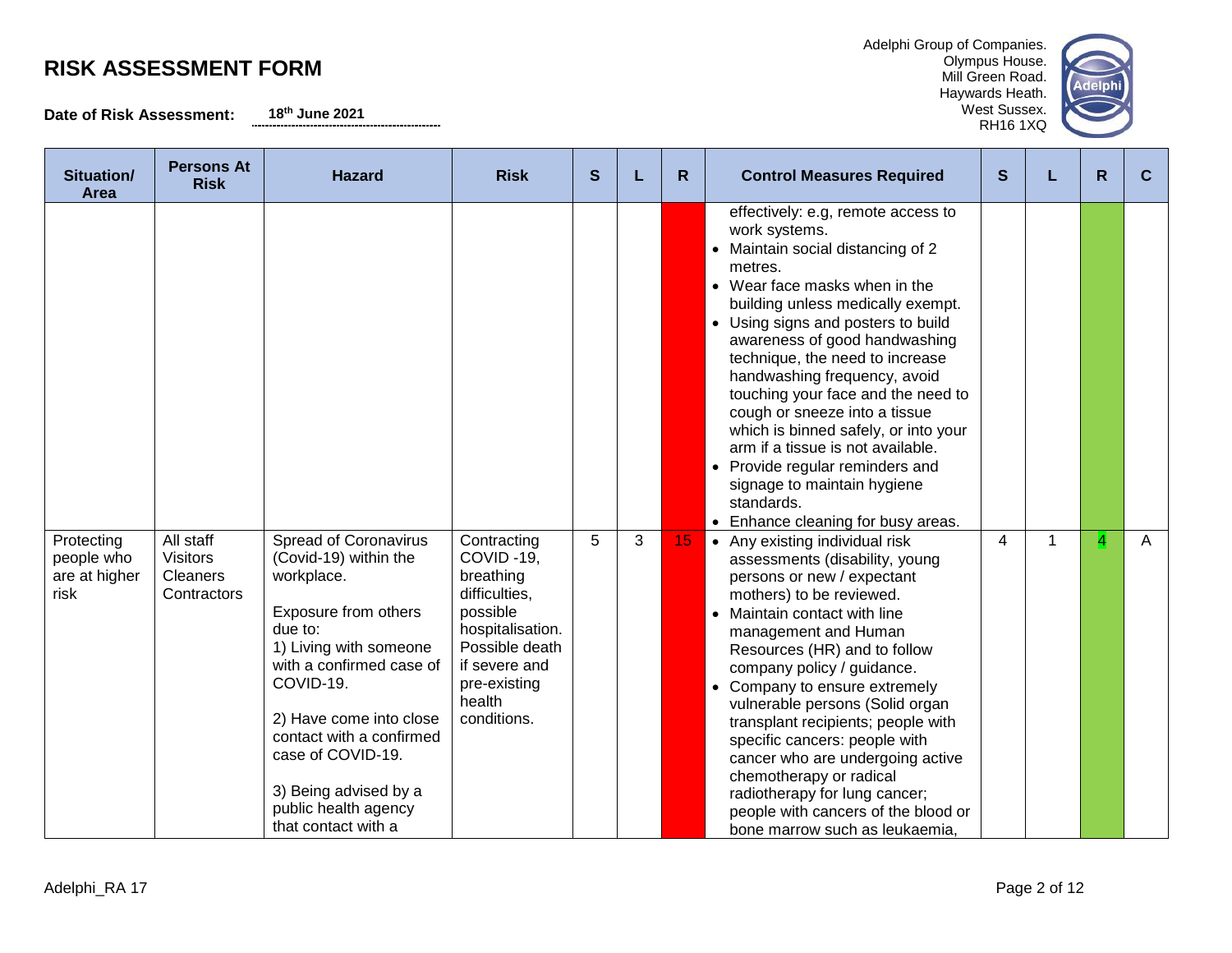**Date of Risk Assessment: 18th June 2021**

| Situation/<br>Area                                                                                                         | <b>Persons At</b><br><b>Risk</b>                               | <b>Hazard</b>                                                     | <b>Risk</b>                                                                                                                               | S              |   | R  | <b>Control Measures Required</b>                                                                                                                                                                                                                                                                                                                                                                                                                                                                                                                                                                                                                                                                                                                                                                                                                                                                                                       | S              | L | R              | C            |
|----------------------------------------------------------------------------------------------------------------------------|----------------------------------------------------------------|-------------------------------------------------------------------|-------------------------------------------------------------------------------------------------------------------------------------------|----------------|---|----|----------------------------------------------------------------------------------------------------------------------------------------------------------------------------------------------------------------------------------------------------------------------------------------------------------------------------------------------------------------------------------------------------------------------------------------------------------------------------------------------------------------------------------------------------------------------------------------------------------------------------------------------------------------------------------------------------------------------------------------------------------------------------------------------------------------------------------------------------------------------------------------------------------------------------------------|----------------|---|----------------|--------------|
|                                                                                                                            |                                                                | diagnosed case has<br>occurred.                                   |                                                                                                                                           |                |   |    | lymphoma or myeloma who are at<br>any stage of treatment; people<br>having immunotherapy or other<br>continuing antibody treatments for<br>cancer; people having other<br>targeted cancer treatments which<br>can affect the immune system,<br>such as protein kinase inhibitors or<br>PARP inhibitors; people who have<br>had bone marrow or stem cell<br>transplants in the last 6 months, or<br>who are still taking<br>immunosuppressive drugs;<br>• People with severe respiratory<br>conditions including all cystic<br>fibrosis, severe asthma and severe<br>COPD; People with rare diseases<br>and inborn errors of metabolism<br>that significantly increase the risk<br>of infections (such as SCID,<br>homozygous sickle cell); People<br>on immunosuppression therapies<br>sufficient to significantly increase<br>risk of infection; Women who are<br>pregnant with significant heart<br>disease, congenital or acquired. |                |   |                |              |
| Member of<br>staff has<br>symptoms of<br>Coronavirus<br>(Covid-19) or<br>has been in<br>contact with<br>someone<br>who has | All staff<br><b>Visitors</b><br><b>Cleaners</b><br>Contractors | Employee enters the<br>site while being infected<br>with COVID-19 | Contracting<br>COVID-19,<br>breathing<br>difficulties,<br>possible<br>hospitalisation.<br>Possible death<br>if severe and<br>pre-existing | $\overline{4}$ | 4 | 16 | • Any member of staff who has<br>symptoms of Covid-19 (a high<br>temperature, new and persistent<br>cough or anosmia must inform<br>their line manager, return home<br>and self-isolate immediately and<br>continue for 10 days. The day<br>their symptoms started counts as<br>day zero.                                                                                                                                                                                                                                                                                                                                                                                                                                                                                                                                                                                                                                              | $\overline{4}$ | 1 | $\overline{4}$ | $\mathsf{A}$ |

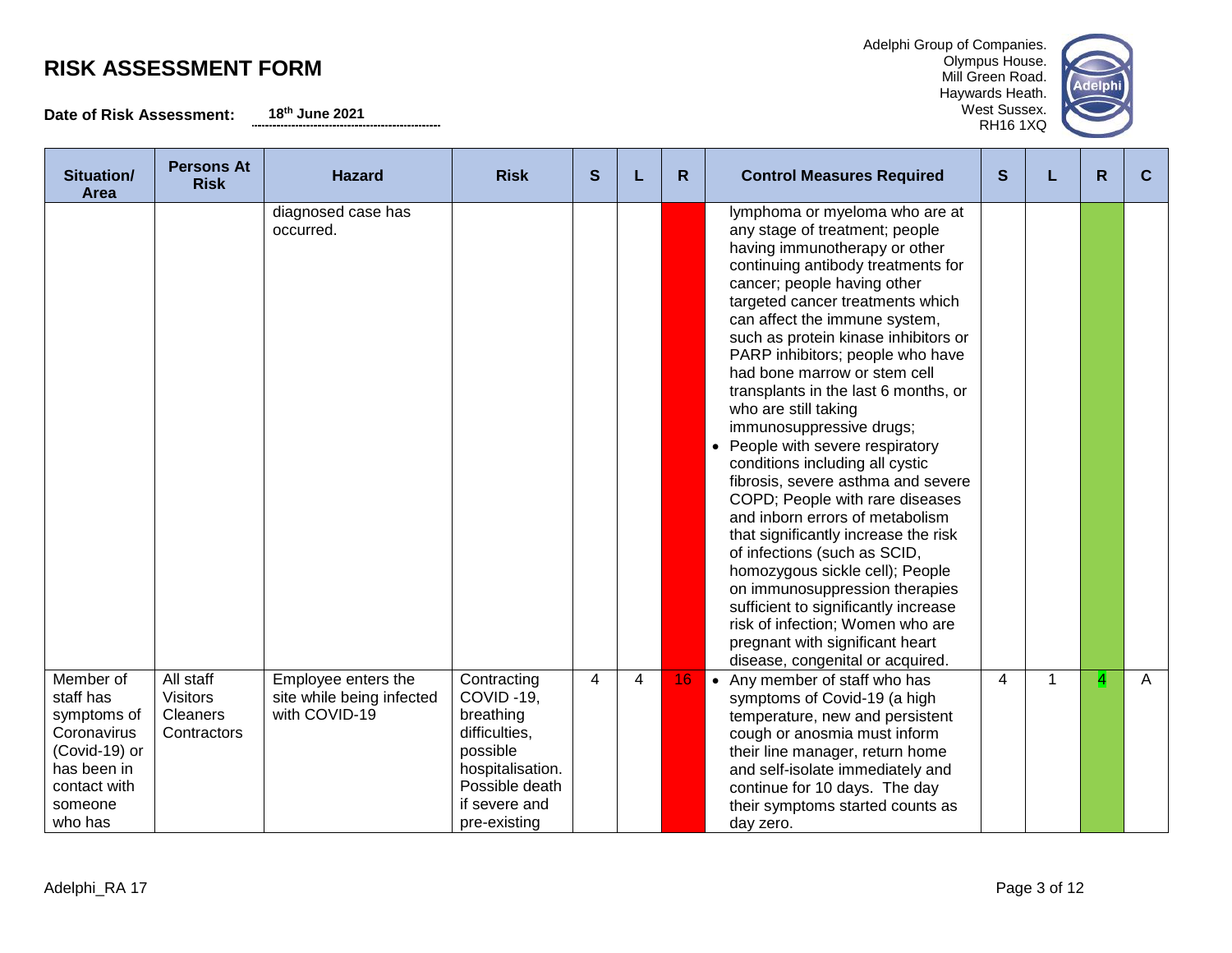**Date of Risk Assessment: 18th June 2021**

| Adelphi Group of Companies. |
|-----------------------------|
| Olympus House.              |
| Mill Green Road.            |
| Haywards Heath.             |



| Situation/<br>Area                    | <b>Persons At</b><br><b>Risk</b>                               | <b>Hazard</b>                                                                                                                                                                                                                                                                                                                                                    | <b>Risk</b>                                                                                                                                                        | S |   | R. | <b>Control Measures Required</b>                                                                                                                                                                                                                                                                                                                                                                                                                                                                                                                                                                                                           | S | $\mathsf{R}$ | C |
|---------------------------------------|----------------------------------------------------------------|------------------------------------------------------------------------------------------------------------------------------------------------------------------------------------------------------------------------------------------------------------------------------------------------------------------------------------------------------------------|--------------------------------------------------------------------------------------------------------------------------------------------------------------------|---|---|----|--------------------------------------------------------------------------------------------------------------------------------------------------------------------------------------------------------------------------------------------------------------------------------------------------------------------------------------------------------------------------------------------------------------------------------------------------------------------------------------------------------------------------------------------------------------------------------------------------------------------------------------------|---|--------------|---|
| tested<br>positive                    |                                                                |                                                                                                                                                                                                                                                                                                                                                                  | health<br>conditions.                                                                                                                                              |   |   |    | https://www.nhs.uk/conditions/coro<br>navirus-covid-19/symptoms/<br>• Get tested immediately to confirm<br>result.<br>https://www.gov.uk/get-<br>coronavirus-test<br>• Follow government guidelines on<br>self-isolating and Covid-19 testing.<br>https://www.gov.uk/government/pu<br>blications/covid-19-stay-at-home-<br>guidance/stay-at-home-guidance-<br>for-households-with-possible-<br>coronavirus-covid-19-infection                                                                                                                                                                                                              |   |              |   |
| Coming to<br>work and<br>leaving work | All staff<br><b>Visitors</b><br><b>Cleaners</b><br>Contractors | <b>Spread of Coronavirus</b><br>(Covid-19) within the<br>workplace.<br>Exposure from others<br>due to:<br>1) Living with someone<br>with a confirmed case of<br>COVID-19.<br>2) Have come into close<br>contact with a confirmed<br>case of COVID-19.<br>3) Being advised by a<br>public health agency<br>that contact with a<br>diagnosed case has<br>occurred. | Contracting<br>COVID-19.<br>breathing<br>difficulties.<br>possible<br>hospitalisation.<br>Possible death<br>if severe and<br>pre-existing<br>health<br>conditions. | 4 | 4 | 16 | • Staff to measure their individual<br>temperatures before entering the<br>premises.<br>• Wear protective gloves before<br>handing the thermometer or wipe<br>down with anti-bacterial cleaning<br>agent.<br>• Hand sanitiser stations are located<br>at points of access and egress.<br>• Check on government guidance on<br>travelling to and from work.<br>https://www.gov.uk/guidance/coron<br>avirus-covid-19-safer-travel-<br>guidance-for-passengers<br>• Company sign in system for staff,<br>visitors and contractors provides<br>minimal contact to operate. All<br>staff have access to the mobile<br>phone sign in app system. | 4 | 4            | A |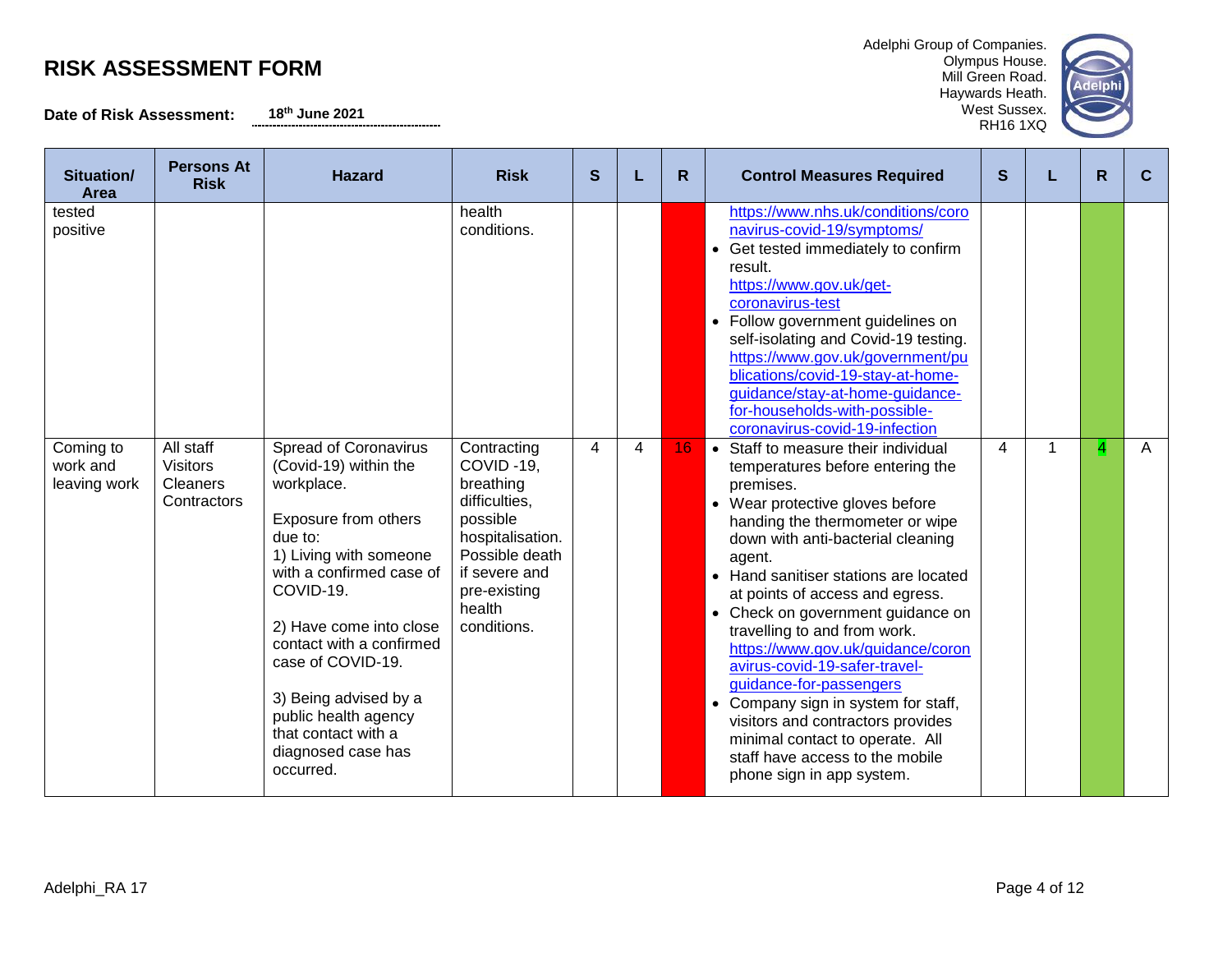**Date of Risk Assessment: 18th June 2021**

and the state

| Adelphi Group of Companies. |  |
|-----------------------------|--|
| Olympus House.              |  |

Mill Green Road. Haywards Heath. West Sussex. RH16 1XQ



| Situation/<br>Area                | <b>Persons At</b><br><b>Risk</b> | <b>Hazard</b>                                                                                                                                                                                                                                                                                                                                             | <b>Risk</b>                                                                                                                                                        | S                       |   | R. | <b>Control Measures Required</b>                                                                                                                                                                                                                                                                                                                                                                                                                                                                                                                                                                                                                                                                     | S |    | R | C |
|-----------------------------------|----------------------------------|-----------------------------------------------------------------------------------------------------------------------------------------------------------------------------------------------------------------------------------------------------------------------------------------------------------------------------------------------------------|--------------------------------------------------------------------------------------------------------------------------------------------------------------------|-------------------------|---|----|------------------------------------------------------------------------------------------------------------------------------------------------------------------------------------------------------------------------------------------------------------------------------------------------------------------------------------------------------------------------------------------------------------------------------------------------------------------------------------------------------------------------------------------------------------------------------------------------------------------------------------------------------------------------------------------------------|---|----|---|---|
| Workplaces<br>and<br>workstations | All staff                        | Spread of Coronavirus<br>(Covid-19) within the<br>workplace.<br>Exposure from others<br>due to:<br>1) Living with someone<br>with a confirmed case of<br>COVID-19.<br>2) Have come into close<br>contact with a confirmed<br>case of COVID-19.<br>3) Being advised by a<br>public health agency<br>that contact with a<br>diagnosed case has<br>occurred. | Contracting<br>COVID-19.<br>breathing<br>difficulties,<br>possible<br>hospitalisation.<br>Possible death<br>if server and<br>pre-existing<br>health<br>conditions. | 4                       | 4 | 16 | • Review workplace and workstation<br>layouts to allow people to work<br>further apart from each other.<br>• Use screens to create a physical<br>barrier between people.<br>• Additional cleaning and<br>disinfecting of workplace and<br>workstation areas.<br>• Maintain social distancing of 2<br>metres.<br>• Wear face masks whilst inside the<br>building unless medically exempt.<br>• Keep areas well ventilated. Open<br>windows and doors where<br>possible.<br>• PPE should not be shared and<br>single use PPE should be<br>disposed of.<br>• Communal equipment for work<br>operations; e.g FLTs, Pallet<br>Trucks, Tools and machinery must<br>be cleaned before and after each<br>use | 4 |    | 4 | Α |
| Meetings                          | All staff<br><b>Visitors</b>     | <b>Spread of Coronavirus</b><br>(Covid-19) within the<br>workplace.<br>Exposure from others<br>due to:<br>1) Living with someone<br>with a confirmed case of                                                                                                                                                                                              | Contracting<br>COVID-19,<br>breathing<br>difficulties,<br>possible<br>hospitalisation.<br>Possible death<br>if severe and                                          | $\overline{\mathbf{4}}$ | 4 | 16 | • Use remote working tools to avoid<br>in-person meetings.<br>• Ensure participants physically<br>attend meetings only where<br>reasonably necessary.<br>• Participants should maintain social<br>distancing guidelines of 2 metres.                                                                                                                                                                                                                                                                                                                                                                                                                                                                 | 4 | -1 | 4 | A |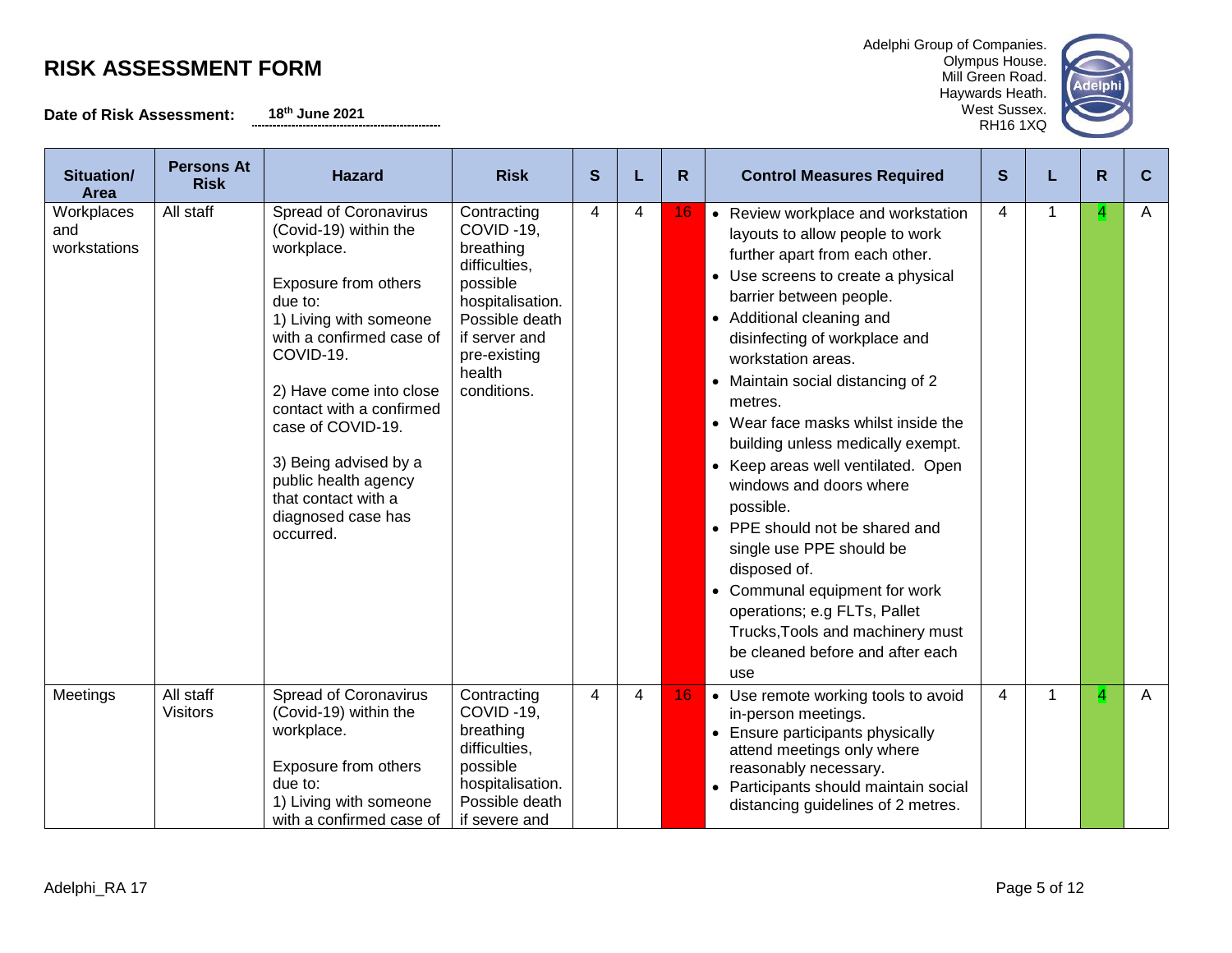**Date of Risk Assessment: 18th June 2021**

| Situation/<br><b>Area</b> | <b>Persons At</b><br><b>Risk</b>                               | <b>Hazard</b>                                                                                                                                                                                                                                                                                                                                             | <b>Risk</b>                                                                                                                                                        | S              |   | R. | <b>Control Measures Required</b>                                                                                                                                                                                                                                                                                                                                                                                                                                                                                                                                                                    | S |   | R | C |
|---------------------------|----------------------------------------------------------------|-----------------------------------------------------------------------------------------------------------------------------------------------------------------------------------------------------------------------------------------------------------------------------------------------------------------------------------------------------------|--------------------------------------------------------------------------------------------------------------------------------------------------------------------|----------------|---|----|-----------------------------------------------------------------------------------------------------------------------------------------------------------------------------------------------------------------------------------------------------------------------------------------------------------------------------------------------------------------------------------------------------------------------------------------------------------------------------------------------------------------------------------------------------------------------------------------------------|---|---|---|---|
|                           |                                                                | COVID-19.<br>2) Have come into close<br>contact with a confirmed<br>case of COVID-19.<br>3) Being advised by a<br>public health agency<br>that contact with a<br>diagnosed case has<br>occurred.                                                                                                                                                          | pre-existing<br>health<br>conditions.                                                                                                                              |                |   |    | • Face masks should be worn<br>unless medically exempt.<br>• Avoid transmission during<br>meetings, e.g sharing pens,<br>documents and other objects.<br>• Provide hand sanitiser in meeting<br>rooms.<br>• Hold meetings outdoors or in<br>rooms where there is good<br>ventilation through open doors,<br>windows and vents.<br>• Airing rooms between meetings,<br>opening all doors and windows as<br>fully as possible to maximise the<br>ventilation in the room.                                                                                                                             |   |   |   |   |
| Common<br>Areas           | All staff<br><b>Visitors</b><br><b>Cleaners</b><br>Contractors | Spread of Coronavirus<br>(Covid-19) within the<br>workplace.<br>Exposure from others<br>due to:<br>1) Living with someone<br>with a confirmed case of<br>COVID-19.<br>2) Have come into close<br>contact with a confirmed<br>case of COVID-19.<br>3) Being advised by a<br>public health agency<br>that contact with a<br>diagnosed case has<br>occurred. | Contracting<br>COVID-19,<br>breathing<br>difficulties,<br>possible<br>hospitalisation.<br>Possible death<br>if severe and<br>pre-existing<br>health<br>conditions. | $\overline{4}$ | 4 | 16 | • Staggering break times to reduce<br>the pressure on break rooms or<br>places to eat and maintain social<br>distancing of 2 metres in staff<br>break rooms.<br>• Use safe outside areas for breaks.<br>• Installation of screens for staff in<br>Reception.<br>• Frequent cleaning of objects and<br>surfaces that are touched<br>regularly, including door handles,<br>pump handles and printers, and<br>making sure there are adequate<br>disposal arrangements for cleaning<br>products.<br>• Dedicated eating areas should be<br>identified on site to reduce food<br>waste and contamination. | 4 | 1 | 4 | A |

Adelphi Group of Companies. Olympus House. Mill Green Road. Haywards Heath.

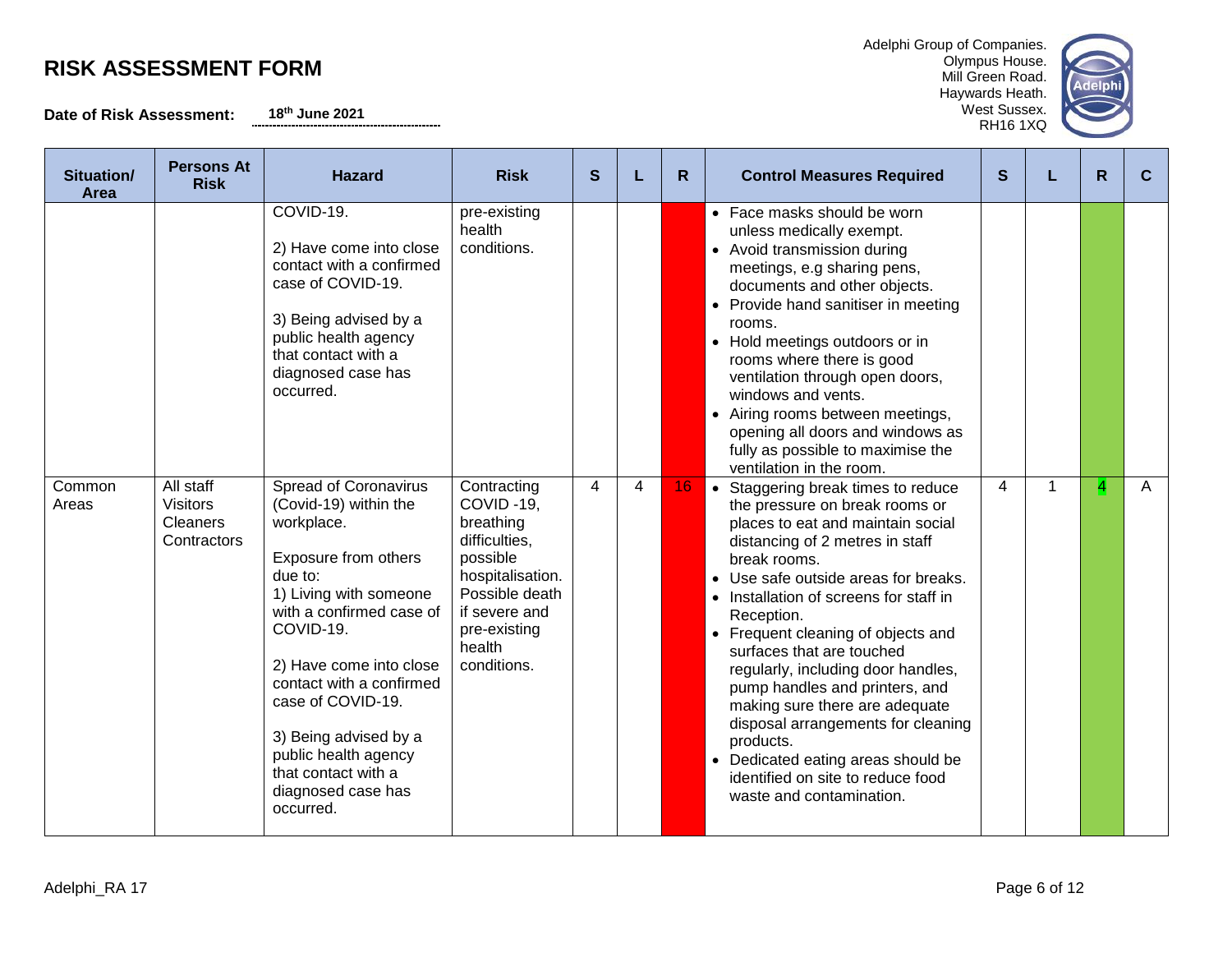**Date of Risk Assessment: 18th June 2021**

Adelphi Group of Companies. Olympus House. Mill Green Road. Haywards Heath.



| Situation/<br>Area                | <b>Persons At</b><br><b>Risk</b>                               | <b>Hazard</b>                                                                                                                                                                                        | <b>Risk</b>                                                                                                                                                        | S |   | R  | <b>Control Measures Required</b>                                                                                                                                                                                                                                                                                                                                                                                                                                                                                                                                                                                                                                                                                                                              | S |   | R | C |
|-----------------------------------|----------------------------------------------------------------|------------------------------------------------------------------------------------------------------------------------------------------------------------------------------------------------------|--------------------------------------------------------------------------------------------------------------------------------------------------------------------|---|---|----|---------------------------------------------------------------------------------------------------------------------------------------------------------------------------------------------------------------------------------------------------------------------------------------------------------------------------------------------------------------------------------------------------------------------------------------------------------------------------------------------------------------------------------------------------------------------------------------------------------------------------------------------------------------------------------------------------------------------------------------------------------------|---|---|---|---|
|                                   |                                                                |                                                                                                                                                                                                      |                                                                                                                                                                    |   |   |    | • Hand cleaning facilities or hand<br>sanitiser should be available at the<br>entrance of any room where<br>people eat and should be used by<br>workers when entering and leaving<br>the area.<br>• Staff should be encouraged to<br>bring in pre-prepared meals and<br>refillable drinking bottles from<br>home.<br>Communal equipment; e'g kettle,<br>taps and drinking water dispenser<br>should be cleaned before and after<br>each use.<br>Table should be cleaned between<br>each use.<br>• All rubbish should be put straight in<br>the bin and not left for someone<br>else to clear up.<br>All areas used for eating must be<br>thoroughly cleaned at the end of<br>each break and shift, including<br>chairs, door handles and vending<br>machines. |   |   |   |   |
| <b>Accidents</b><br>and Incidents | All staff<br><b>Visitors</b><br><b>Cleaners</b><br>Contractors | <b>Spread of Coronavirus</b><br>(Covid-19) within the<br>workplace.<br>Exposure from others<br>due to:<br>1) Living with someone<br>with a confirmed case of<br>COVID-19.<br>2) Have come into close | Contracting<br>COVID-19,<br>breathing<br>difficulties,<br>possible<br>hospitalisation.<br>Possible death<br>if severe and<br>pre-existing<br>health<br>conditions. | 4 | 4 | 16 | • Review incident and emergency<br>procedures to ensure they reflect<br>the social distancing principles as<br>far as possible.<br>Ensure sufficient First Aid cover.<br>• Keep First Aiders informed of<br>updates of HSE and NHS England<br>guidance.<br>https://www.hse.gov.uk/coronaviru<br>s/first-aid-and-medicals/first-aid-<br>certificate-coronavirus.htm                                                                                                                                                                                                                                                                                                                                                                                            | 4 | 1 | 4 | A |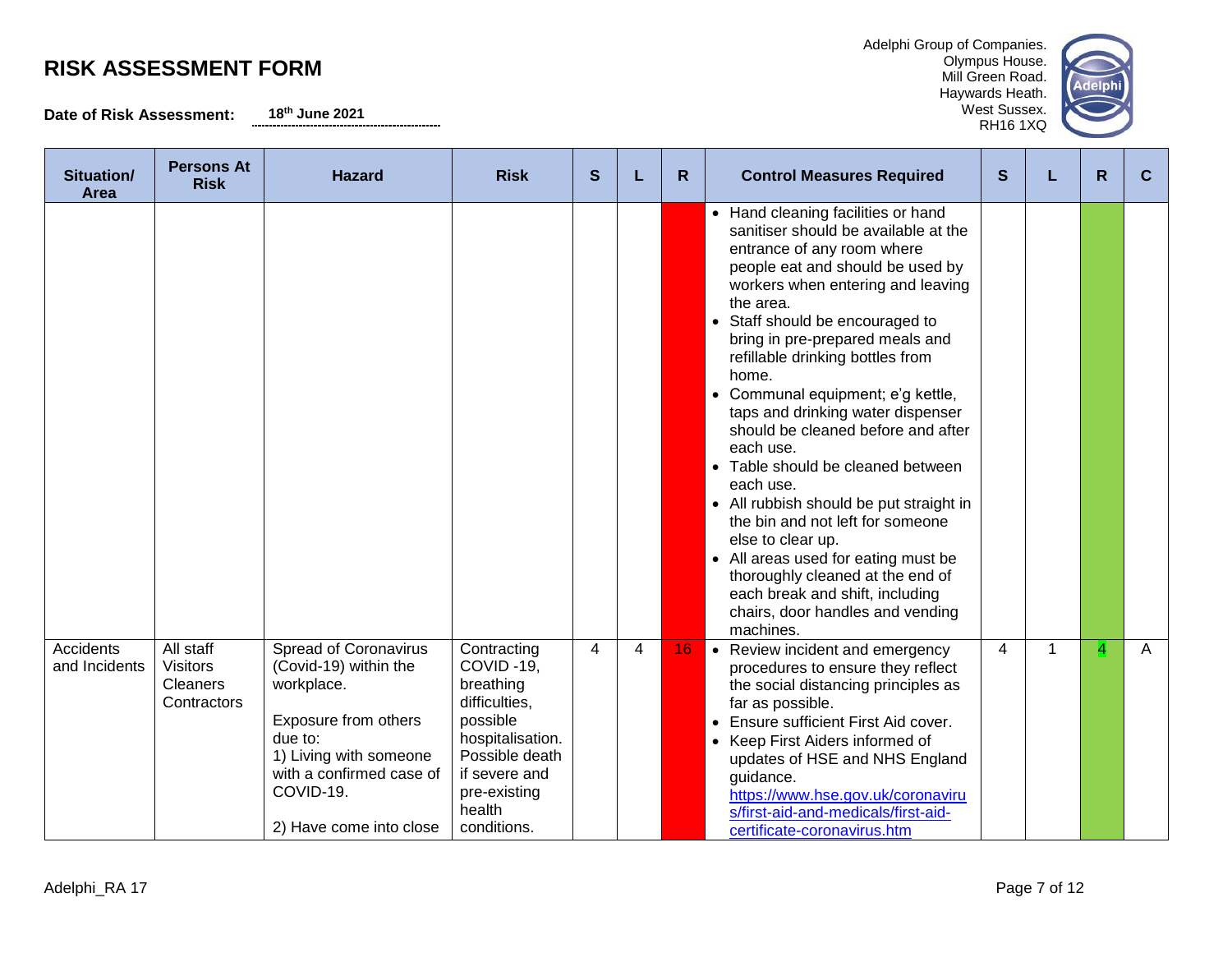**Persons At** 

**Date of Risk Assessment: 18th June 2021**

| Situation/<br>Area                      | <b>Persons At</b><br><b>Risk</b>                               | <b>Hazard</b>                                                                                                                                                                                                                                                                                                                                                    | <b>Risk</b>                                                                                                                                                        | S |                | R  | <b>Control Measures Required</b>                                                                                                                                                                                                                                                                                                                                                                                                                                                                                                                                                                                                         | S |   | R | C            |
|-----------------------------------------|----------------------------------------------------------------|------------------------------------------------------------------------------------------------------------------------------------------------------------------------------------------------------------------------------------------------------------------------------------------------------------------------------------------------------------------|--------------------------------------------------------------------------------------------------------------------------------------------------------------------|---|----------------|----|------------------------------------------------------------------------------------------------------------------------------------------------------------------------------------------------------------------------------------------------------------------------------------------------------------------------------------------------------------------------------------------------------------------------------------------------------------------------------------------------------------------------------------------------------------------------------------------------------------------------------------------|---|---|---|--------------|
|                                         |                                                                | contact with a confirmed<br>case of COVID-19.<br>3) Being advised by a<br>public health agency<br>that contact with a<br>diagnosed case has<br>occurred.                                                                                                                                                                                                         |                                                                                                                                                                    |   |                |    |                                                                                                                                                                                                                                                                                                                                                                                                                                                                                                                                                                                                                                          |   |   |   |              |
| Managing<br>Visitors and<br>Contractors | All staff<br><b>Visitors</b><br>Contractors                    | <b>Spread of Coronavirus</b><br>(Covid-19) within the<br>workplace.<br>Exposure from others<br>due to:<br>1) Living with someone<br>with a confirmed case of<br>COVID-19.<br>2) Have come into close<br>contact with a confirmed<br>case of COVID-19.<br>3) Being advised by a<br>public health agency<br>that contact with a<br>diagnosed case has<br>occurred. | Contracting<br>COVID-19,<br>breathing<br>difficulties,<br>possible<br>hospitalisation.<br>Possible death<br>if severe and<br>pre-existing<br>health<br>conditions. | 4 | 4              | 16 | • Encourage visits via remote<br>connection<br>• Limiting the number of visitors at<br>any one time.<br>• Revise schedules for essential<br>services and contactor visits.<br>• Visitors and contractors are<br>requested to use hand sanitiser<br>and/or handwashing facilities as<br>they enter the premises.<br>• Visitors and contractors are<br>requested to maintain social<br>distancing of 2 metres.<br>• Visitors and contractors are<br>requested to wear a face mask.<br>• Visitors and contractors use the<br>company sign in system which<br>minimises contact and provides a<br>record of all visitors and<br>contractors. | 4 |   | 4 | $\mathsf{A}$ |
| Keeping the<br>workplace<br>clean       | All staff<br><b>Visitors</b><br><b>Cleaners</b><br>Contractors | <b>Spread of Coronavirus</b><br>(Covid-19) within the<br>workplace.<br>Exposure from others<br>due to:<br>1) Living with someone                                                                                                                                                                                                                                 | Contracting<br>COVID-19,<br>breathing<br>difficulties,<br>possible<br>hospitalisation.<br>Possible death                                                           | 4 | $\overline{4}$ | 16 | • Frequent cleaning of work areas<br>and equipment between uses.<br>• Frequent cleaning of objects and<br>surfaces that are touched<br>regularly, including door handles,<br>pump handles and printers, and<br>making sure there are adequate                                                                                                                                                                                                                                                                                                                                                                                            | 4 | 1 | 4 | A            |

Adelphi Group of Companies. Olympus House. Mill Green Road. Haywards Heath. West Sussex. RH16 1XQ

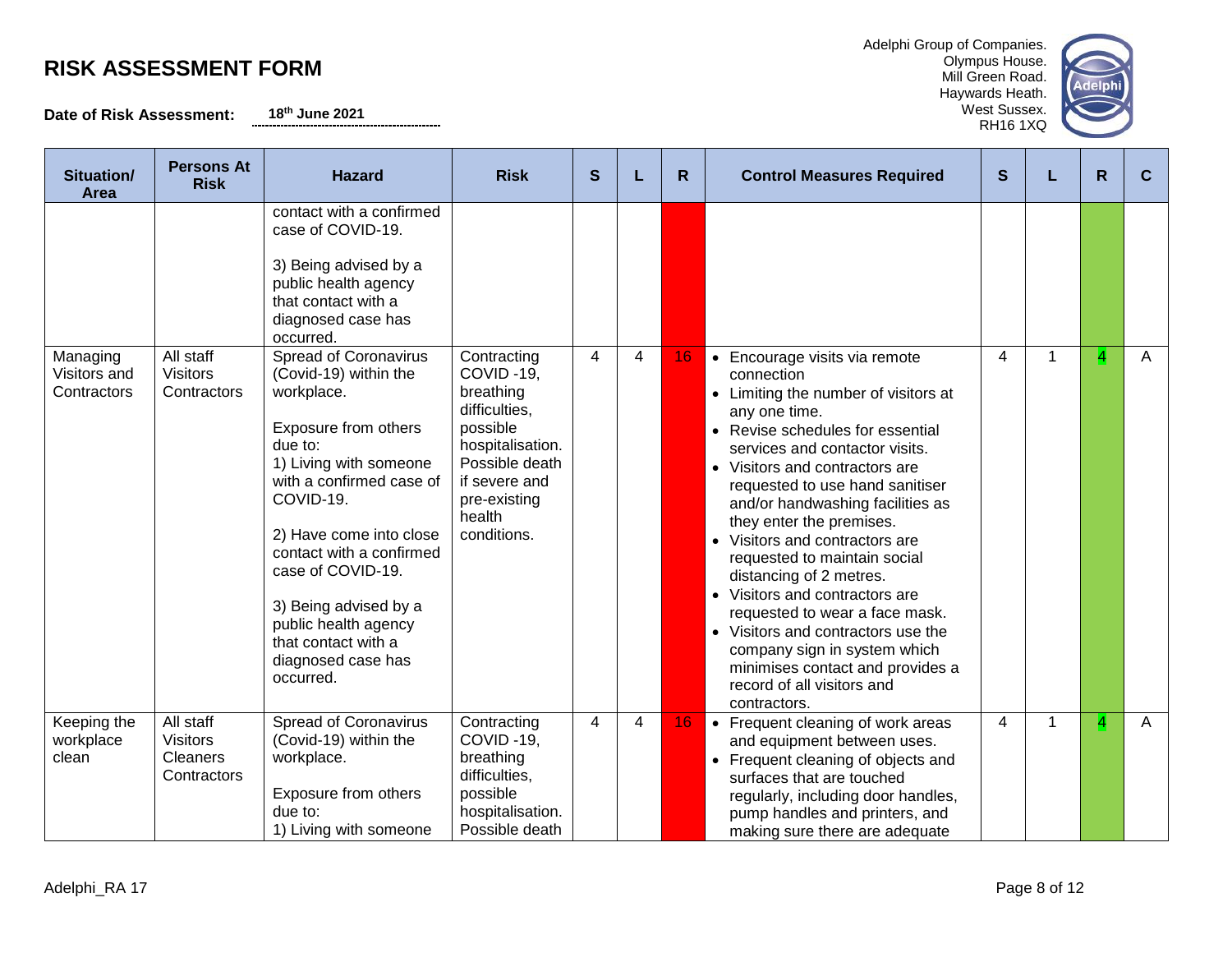**Date of Risk Assessment: 18th June 2021**

| Situation/<br><b>Area</b>                                                              | <b>Persons At</b><br><b>Risk</b> | <b>Hazard</b>                                                                                                                                                                                                                                                                                                          | <b>Risk</b>                                                                                                                                                        | S              |                | R. | <b>Control Measures Required</b>                                                                                                                                                                                                                                                                                                                                                                                                                                                                                          | S |   | R               | C            |
|----------------------------------------------------------------------------------------|----------------------------------|------------------------------------------------------------------------------------------------------------------------------------------------------------------------------------------------------------------------------------------------------------------------------------------------------------------------|--------------------------------------------------------------------------------------------------------------------------------------------------------------------|----------------|----------------|----|---------------------------------------------------------------------------------------------------------------------------------------------------------------------------------------------------------------------------------------------------------------------------------------------------------------------------------------------------------------------------------------------------------------------------------------------------------------------------------------------------------------------------|---|---|-----------------|--------------|
|                                                                                        |                                  | with a confirmed case of<br>COVID-19.<br>2) Have come into close<br>contact with a confirmed<br>case of COVID-19.<br>3) Being advised by a<br>public health agency<br>that contact with a<br>diagnosed case has<br>occurred.                                                                                           | if severe and<br>pre-existing<br>health<br>conditions.                                                                                                             |                |                |    | disposal arrangements for cleaning<br>products.<br>• Clearing workspaces and<br>removing waste and belongings<br>from the work area at the end of<br>the working day.<br>• If you are cleaning after a known<br>or suspected case of Covid-19<br>then refer to the government<br>guidance on cleaning in non-<br>healthcare settings.<br>https://www.gov.uk/government/pu<br>blications/covid-19-<br>decontamination-in-non-<br>healthcare-settings/covid-19-<br>decontamination-in-non-<br>healthcare-settings#left-area |   |   |                 |              |
| Handling<br>goods,<br>merchandise<br>and other<br>materials,<br>and onsite<br>vehicles | All Staff                        | Spread of Coronavirus<br>(Covid-19) within the<br>workplace.<br>Exposure from others<br>due to:<br>1) Living with someone<br>with a confirmed case of<br>COVID-19.<br>2) Have come into close<br>contact with a confirmed<br>case of COVID-19.<br>3) Being advised by a<br>public health agency<br>that contact with a | Contracting<br>COVID-19,<br>breathing<br>difficulties,<br>possible<br>hospitalisation.<br>Possible death<br>if severe and<br>pre-existing<br>health<br>conditions. | $\overline{4}$ | $\overline{4}$ | 16 | • Communal equipment; e.g FLTs,<br>Pallet Trucks, Tools and<br>machinery must be cleaned before<br>and after each use.<br>• Increase handwashing for staff<br>handling goods or provide hand<br>sanitiser where this is not<br>reasonably practicable.<br>• Regular cleaning of reusable<br>delivery boxes.                                                                                                                                                                                                               | 4 | 1 | $\vert 4 \vert$ | $\mathsf{A}$ |

Adelphi Group of Companies. Olympus House. Mill Green Road. Haywards Heath.

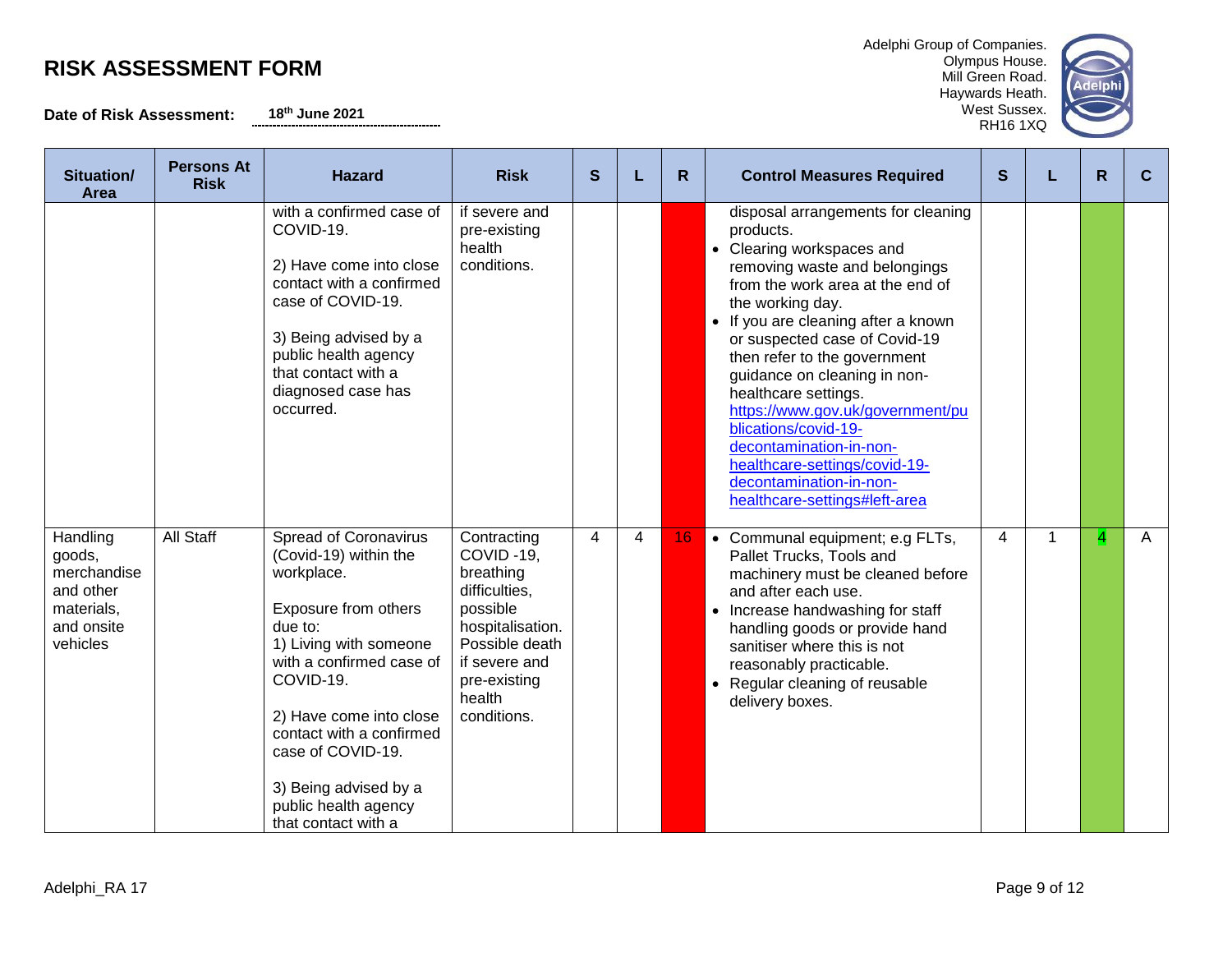**Date of Risk Assessment: 18th June 2021**

| Adelphi Group of Companies. |
|-----------------------------|
| Olympus House.              |
| Mill Green Road.            |
| Haywards Heath.             |



| Situation/<br>Area               | <b>Persons At</b><br><b>Risk</b> | <b>Hazard</b>                                                                                                                                                                                                                                                                                                                                                    | <b>Risk</b>                                                                                                                                                        | S                       | L              | R  | <b>Control Measures Required</b>                                                                                                                                                                                                                                                                                                                                                                                                                                         | S              |   | R. | C. |
|----------------------------------|----------------------------------|------------------------------------------------------------------------------------------------------------------------------------------------------------------------------------------------------------------------------------------------------------------------------------------------------------------------------------------------------------------|--------------------------------------------------------------------------------------------------------------------------------------------------------------------|-------------------------|----------------|----|--------------------------------------------------------------------------------------------------------------------------------------------------------------------------------------------------------------------------------------------------------------------------------------------------------------------------------------------------------------------------------------------------------------------------------------------------------------------------|----------------|---|----|----|
|                                  |                                  | diagnosed case has<br>occurred.                                                                                                                                                                                                                                                                                                                                  |                                                                                                                                                                    |                         |                |    |                                                                                                                                                                                                                                                                                                                                                                                                                                                                          |                |   |    |    |
| Production<br>builds             | <b>All Staff</b>                 | <b>Spread of Coronavirus</b><br>(Covid-19) within the<br>workplace.<br>Exposure from others<br>due to:<br>1) Living with someone<br>with a confirmed case of<br>COVID-19.<br>2) Have come into close<br>contact with a confirmed<br>case of COVID-19.<br>3) Being advised by a<br>public health agency<br>that contact with a<br>diagnosed case has<br>occurred. | Contracting<br>COVID-19.<br>breathing<br>difficulties.<br>possible<br>hospitalisation.<br>Possible death<br>if server and<br>pre-existing<br>health<br>conditions  | $\overline{\mathbf{4}}$ | 4              | 16 | • All production staff to work greater<br>than 2m distance from each other.<br>• Avoid gatherings around<br>equipment i.e. machines,<br>communal computer.<br>• Clean communal equipment at<br>least 4 times daily. This is to<br>include keyboard, mouse,<br>switches, hand-tools, electronic /<br>electronic equipment such as<br>Portable Appliance Tester etc. or<br>after each use.<br>• Wear a face mask unless<br>medically exempt.<br>• PPE should not be shared | $\overline{4}$ | 1 | 4  | A  |
| Factory<br>Acceptance<br>Testing | <b>All Staff</b>                 | <b>Spread of Coronavirus</b><br>(Covid-19) within the<br>workplace.<br>Exposure from others<br>due to:<br>1) Living with someone<br>with a confirmed case of<br>COVID-19.<br>2) Have come into close<br>contact with a confirmed<br>case of COVID-19.                                                                                                            | Contracting<br>COVID-19.<br>breathing<br>difficulties,<br>possible<br>hospitalisation.<br>Possible death<br>if server and<br>pre-existing<br>health<br>conditions. | $\overline{4}$          | $\overline{4}$ | 16 | • Acceptance testing should be<br>carried out wherever possible by a<br>video conference call with the<br>customer.<br>• When Adelphi staff are carrying<br>out the acceptance testing then<br>staff shall still maintain the 2m<br>social distance rule.<br>• Equipment must be wiped down<br>with an anti-bacterial cleaning<br>agent at regular periods<br>throughout the testing period.                                                                             | $\overline{4}$ | 1 | 4  | A  |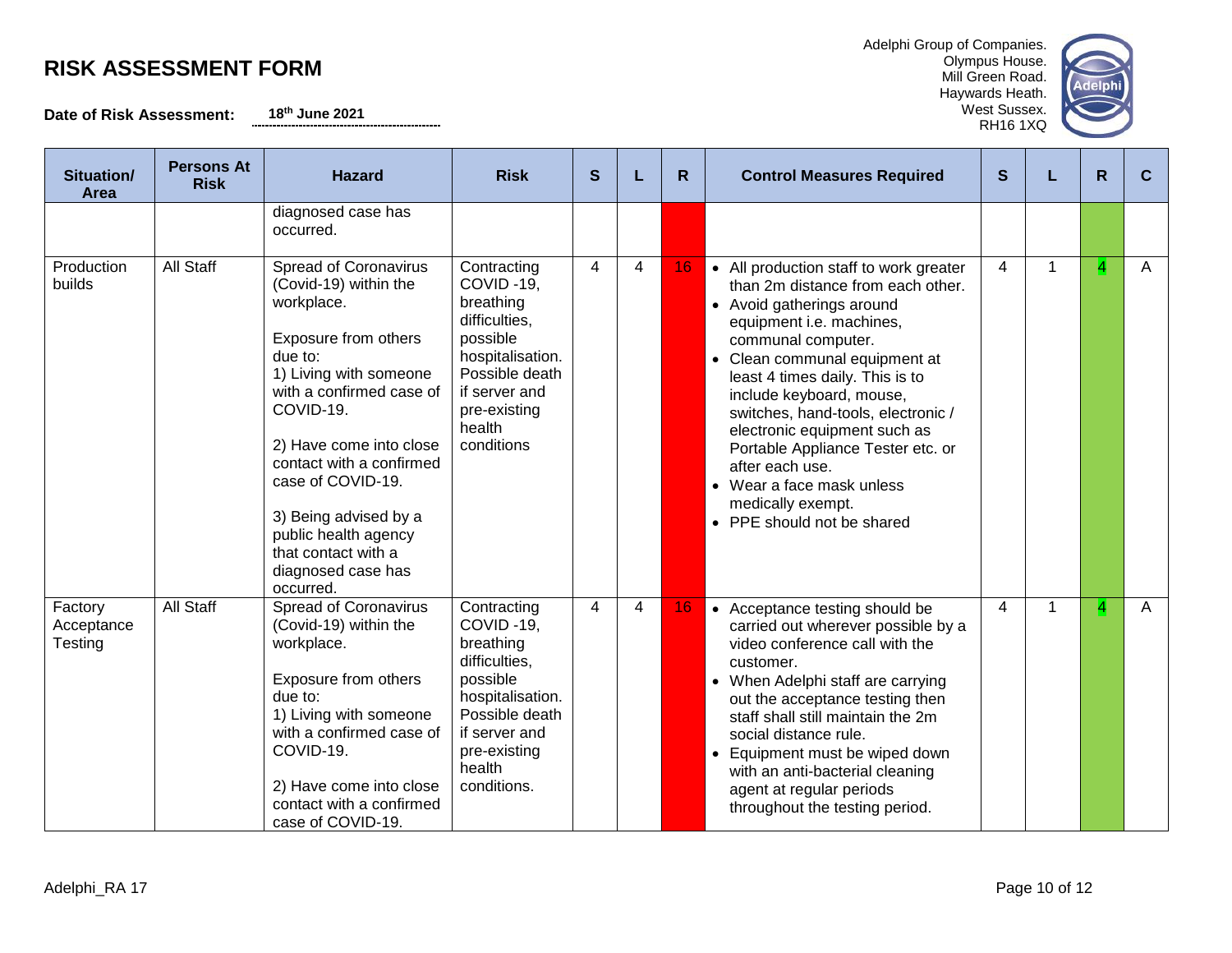**Date of Risk Assessment: 18th June 2021**

| Adelphi Group of Companies. |
|-----------------------------|
| Olympus House.              |
| Mill Green Road.            |



| Situation/<br><b>Area</b> | <b>Persons At</b><br><b>Risk</b> | <b>Hazard</b>                                                                                                                                                                                                                                                                                                                                                    | <b>Risk</b>                                                                                                                                                                                  | S |   | R  | <b>Control Measures Required</b>                                                                                                                                                                                                                                                                                                                                                                                                                                                                                                                                                                                                                                                                                                      | S | R | C. |
|---------------------------|----------------------------------|------------------------------------------------------------------------------------------------------------------------------------------------------------------------------------------------------------------------------------------------------------------------------------------------------------------------------------------------------------------|----------------------------------------------------------------------------------------------------------------------------------------------------------------------------------------------|---|---|----|---------------------------------------------------------------------------------------------------------------------------------------------------------------------------------------------------------------------------------------------------------------------------------------------------------------------------------------------------------------------------------------------------------------------------------------------------------------------------------------------------------------------------------------------------------------------------------------------------------------------------------------------------------------------------------------------------------------------------------------|---|---|----|
|                           |                                  | 3) Being advised by a<br>public health agency<br>that contact with a<br>diagnosed case has<br>occurred.                                                                                                                                                                                                                                                          |                                                                                                                                                                                              |   |   |    | • PPE in the form of latex gloves<br>should be used throughout the<br>acceptance testing.<br>• PPE should not be shared.                                                                                                                                                                                                                                                                                                                                                                                                                                                                                                                                                                                                              |   |   |    |
| Returning to<br>work      | All Staff                        | <b>Spread of Coronavirus</b><br>(Covid-19) within the<br>workplace.<br>Exposure from others<br>due to:<br>1) Living with someone<br>with a confirmed case of<br>COVID-19.<br>2) Have come into close<br>contact with a confirmed<br>case of COVID-19.<br>3) Being advised by a<br>public health agency<br>that contact with a<br>diagnosed case has<br>occurred. | Contracting<br>COVID-19,<br>breathing<br>difficulties,<br>possible<br>hospitalisation.<br>Possible death<br>if server and<br>pre-existing<br>health<br>conditions.<br>Stress and<br>anxiety. | 4 | 4 | 16 | • Provide clear, consistent and<br>regular communication to improve<br>understanding and consistency of<br>ways of working.<br>Engage with staff through existing<br>$\bullet$<br>communication routes to explain<br>and agree any changes in working<br>arrangements.<br>• Developing communication for<br>staff prior to returning to site,<br>especially around new procedures<br>for arrival at work.<br>• Awareness and focus on the<br>importance of mental health at<br>times of uncertainty.<br>https://www.gov.uk/government/pu<br>blications/covid-19-guidance-for-<br>the-public-on-mental-health-and-<br>wellbeing/guidance-for-the-public-<br>on-the-mental-health-and-<br>wellbeing-aspects-of-coronavirus-<br>covid-19 | 4 | 4 | A  |